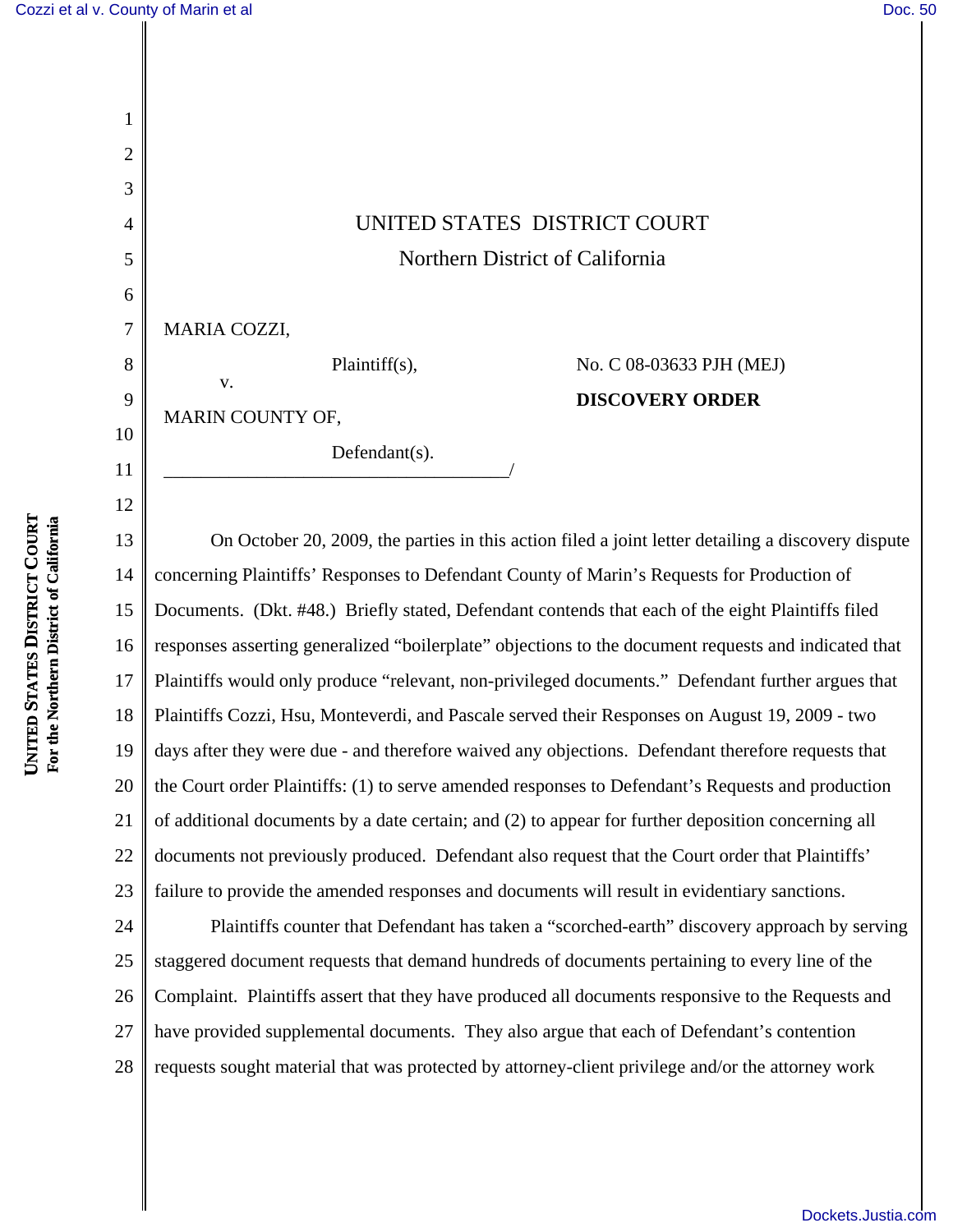1 2 3 4 5 6 7 8 9 10 11 product doctrine. They thus contend that, "[w]ith the exception of privileged material contained in [P]laintiffs' counsel's own internal files, [P]laintiffs have produced everything that is responsive to these repeated sets of voluminous contention requests with the exception of approximately 30 pages of additional documents that were recently located by one of the [P]laintiffs (which were produced yesterday evening)," That being said, Plaintiffs also indicate that they proposed to Defendant that they would "go back a third time to check their records to make sure that nothing responsive remained." They also indicate that they proposed that they would withdraw their "vague, ambiguous, etc." objections, provided they would not need to produce any privilege log to support the attorney-client privilege and work product objections since the only files that are being withheld are the attorneys' own internal files pertaining to this matter." According to Plaintiffs, Defendant rejected these proposals.

12 13 14 15 16 17 18 19 20 The Court has carefully considered the parties' arguments and now **ORDERS** as follows: 1. Consistent with Plaintiffs' proposal, each Plaintiff shall search for any additional documents responsive to Defendant's requests and shall serve his/her Amended Response to Defendant's Requests for Production, along with any additional responsive, non-privileged documents, by **November 12, 2009**. To the extent that Plaintiffs have objections to Defendant's requests, Plaintiffs must specifically state both the legal and factual basis for each request; generalized objections without any explanation will not suffice and will be overruled. **Plaintiffs' failure to comply with this directive and to timely serve the Amended Responses will result in sanctions.**

21 22 23 2. To the extent Plaintiffs seek to withhold documents from production as privileged, Plaintiffs must either work out an agreement with Defendant as to those documents or serve a privilege log in accordance with Federal Rule of Civil Procedure 26(b)(5).

24 25 26 27 3. At this juncture, the Court **DENIES** Defendant's request to order Plaintiffs to appear for deposition with respect to any newly-produced documents. After the November 12th deadline, the parties shall meet and confer regarding the need for Defendant to depose any Plaintiff in connection with any newly-produced documents. If the parties fail to reach an

28

2